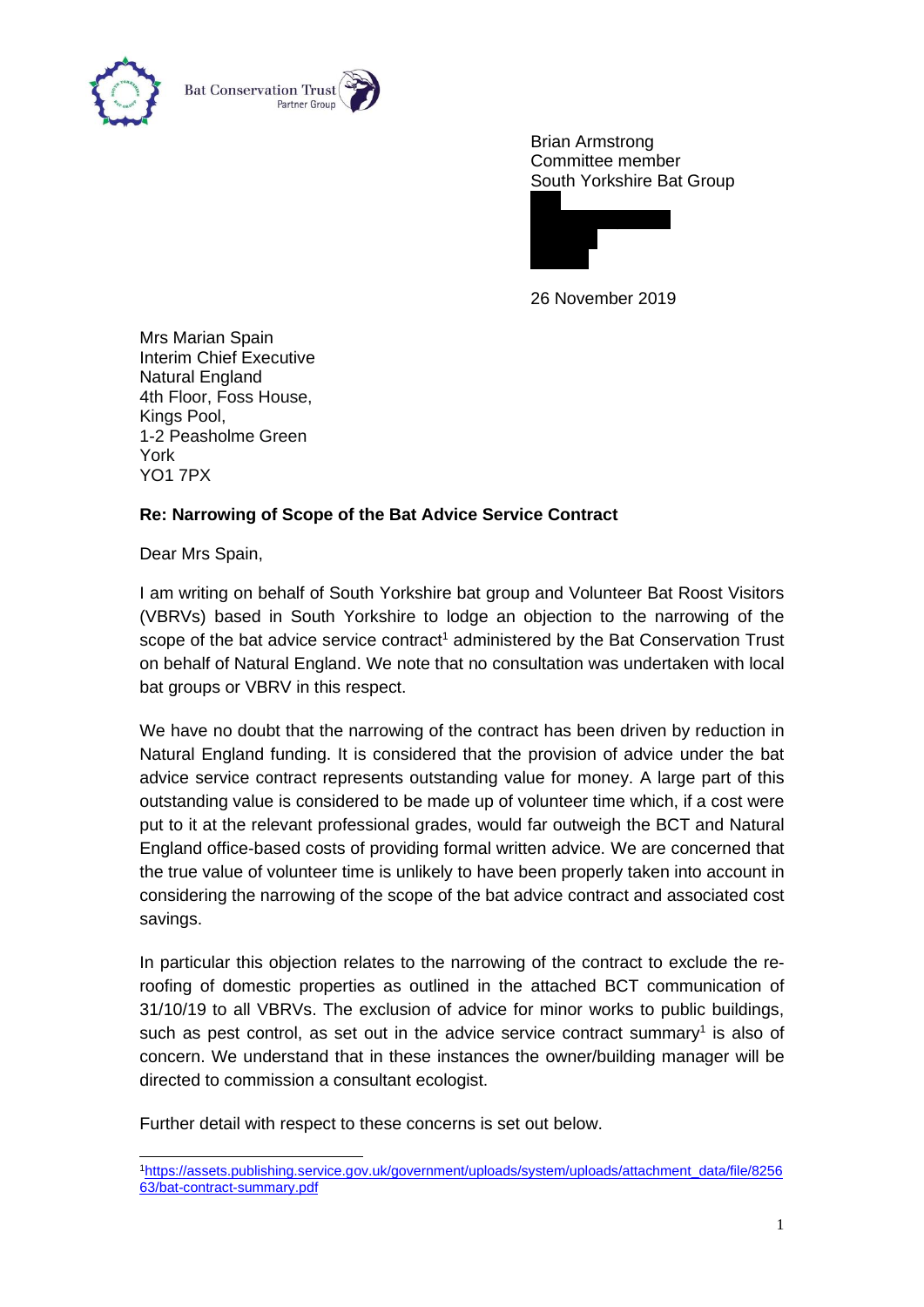## **Implications for bat conservation**

It is considered that the narrowing of the bat advice service contract results in a contradictory and disproportionate position that has potential for serious negative impact on bat conservation. This includes the following:

- The erosion of goodwill that has been built up with roost owners and makes having a bat roost a liability instead of a neutral factor.
- The cost of commissioning a consultant is disproportionately expensive compared to the cost of re-roofing or pest control. This is considered likely to pose a fundamental problem where the roost owner only has sufficient funds for re-roofing/pest control but not for consultancy fees. This will inevitably force some roost owners into the untenable position of having to choose to either neglect the upkeep of their building or to seek to have work undertaken without ecologist advice.
- The removal of advice for re-roofing will disproportionately impact bat species that predominantly roost within roof voids, specifically the brown long-eared bat. This is a species of principal importance under the Natural Environment and Rural Communities Act.
- The contradictory position where advice can be given for one type of roost, e.g. a common pipistrelle roost in a soffit box, but not a brown long-eared bat roost in a roof void.
- Bat roosts can be excluded under the bat advice service contract, but re-roofing work cannot be covered. It is considered inevitable that this will cause a rise in requests for roost exclusions which would erode any potential cost savings that have been identified and have a detrimental impact on bat conservation.
- The absurd position where roof repairs, which may have equal potential for impact and need identical advice/approach can be covered under the bat advice service contract, but re-roofing works cannot.

## **Legal context**

Given the above it is considered that the narrowing of the bat advice service contract fails to comply with the government's legal duties under:

• The Conservation of Habitats and Species Regulations 2017 (as amended) that requires that a competent authority:

*"…in exercising any of its functions, must have regard to the requirements of the Directives<sup>2</sup> so far as they may be affected by the exercise of those functions".*

<sup>&</sup>lt;sup>2</sup> Defined as the Habitats Directive and Wild Birds Directive.